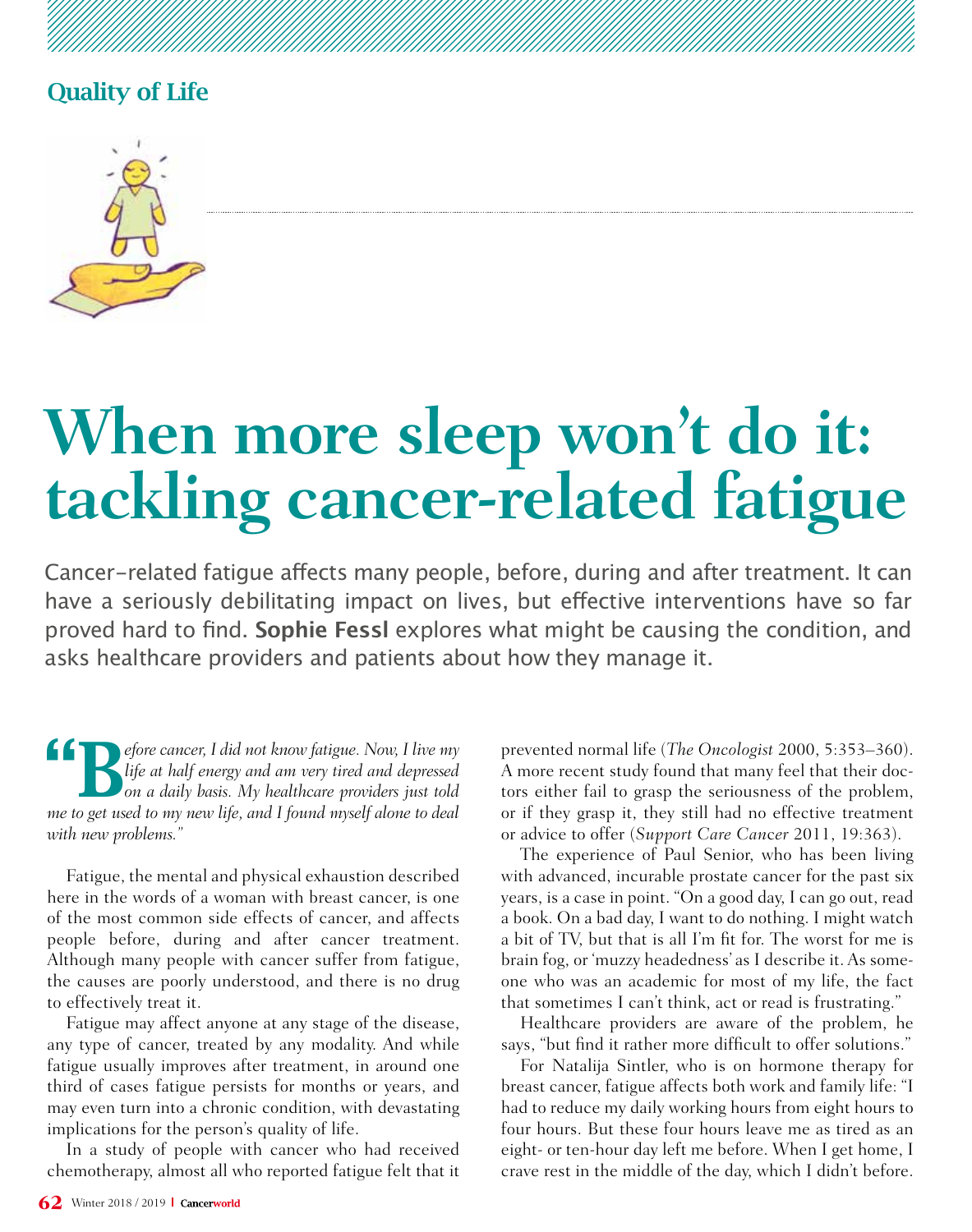

My lack of energy affects my partnership, motherhood, friendship and my job."

Natalija sought help from her doctors, and was not impressed by their response. "[They] all offered treatments focused on the cancer only. They left me without answers on how to deal with my lack of energy, and just told me to get used to my new life. I wish my doctor had listened when I told her about my fatigue, but she didn't have time. And at some point, you stop asking and find other sources of help."

So how can healthcare providers do better to manage this common, and often severe, side effect of cancer and cancer treatment, and what can patients themselves do to alleviate the impact of fatigue on their lives?

Dave Balachandran, director of the Sleep Center at the MD Anderson Cancer Center in Houston, argues that healthcare providers' attitude to cancer-related fatigue (CRF) now is where attitudes towards pain were a decade ago: "Ten to fifteen years ago, cancer patients were told to just accept pain, because we can't do much about it. But there has been a huge change in mindset. We now ask patients routinely about pain, and rightly so. With fatigue right now, we are at

# "On a good day I can go out, read a book. On a bad day I want to do nothing"

a point where physicians tell patients to just accept CRF as a chronic illness. But this is where we specialists come in. We say that, yes, fatigue is common with cancer, but there is more to it, and we need to strategise on treatment modalities. We don't just draw up our hands and say 'sorry, you just have to deal with it', especially in the long term."

#### What causes cancer-related fatigue?

Balachandran emphasises the importance of distinguishing cancer-related fatigue from the problem of sleep disruption. "Sleepiness is defined and measured as the tendency to fall asleep. In the fatigue clinic, we offer patients with fatigue the option to objectively quantify their tendency to fall asleep.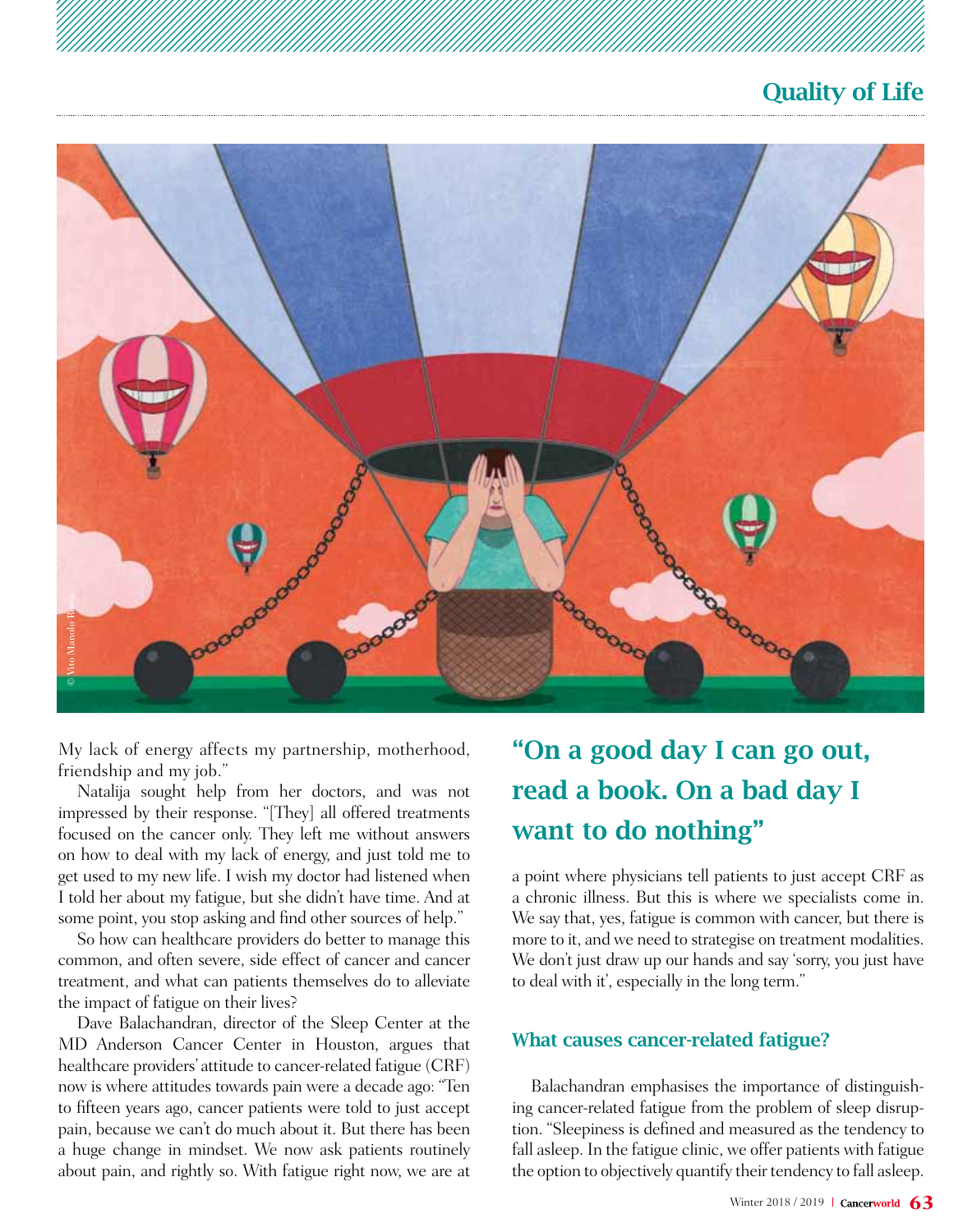

### **Natalija Sintler, treated for breast cancer "I wish my doctor had listened"**

"I received chemotherapy for breast cancer last August, and radiotherapy in October. Now I receive hormone therapy. With the therapy, fatigue arrived. My work leaves me very tired and, when I get home, I crave rest. But I have an eleven-year-old daughter, so I can't just take naps when I want to. My fatigue has changed me. My family and friends couldn't adapt to the new me, and frankly, neither could I.

"My doctors operated, poisoned, and burnt the tumour out of my body, and when treatment was finished, it was like 'Mission completed!'. Two months after the end of treatment, my doctor sent me back to work. When I told her about my fatigue, she prolonged my sick leave by one month.

"Nobody told me where to find help, or offered ways to deal with my lack of energy, so I searched for support. Psychotherapy has helped me to cope with my problems. I also practice yoga on a daily basis, which helps me to feel better in my body. I spend more time in nature, walking, jogging, and hiking. As I walk, slowly new energy arrives. Mindfulness-based stress reduction has helped to calm my mind, sleep better, and cope with stress. I now accept times of fatigue as time for rest. "Europa Donna has been a great support community. I feel that I can only get useful advice from someone who has had the same experience. Stories by others bring on a new perspective, and I realise now that it is more about the quality of what I do than about the quantity."

If they score highly, we refer them to the sleep centre, where we test sleep quality. So we tease out the sleepiness component, which we can indeed treat. But people with fatigue don't necessarily want to sleep. And while there are validated scales to measure fatigue, the mental and physical exhaustion that comes with it is hard to quantify."

At a symptom level, we know that fatigue is associated with a variety of conditions connected with cancer, including anaemia, deconditioning, pain, depression, and anxiety, says Balachandran. Nutrition is also a big issue for patients with cancer, he adds. "But also cancer treatment itself, especially immunotherapy, causes fatigue. And co-morbid illnesses, such as liver and kidney disease or diabetes also contribute. When we see what contributes to fatigue in a patient, we can strategise treatment."

What is going on at the biological level is less well understood, however. A recent review of current controversies in the pathophysiology of cancer-related fatigue argues that inflammation probably plays a major role (*Support Care Cancer* 2018, 26:3353–64). Cytokines convey to the brain that an infection has occurred, and induce feelings of 'sickness'. These feelings lead to changes in behaviour, i.e. 'sickness behaviour', such as tiredness, exhaustion, depression, and loss of appetite, which are seen as part of a body's normal adaptive response to infection, enabling the body to prioritise clearing the pathogens.

"Cytokines play a role in cancer, and the same changes to the immune system occur," explains Balachandran, "we see an increase in cytokines such as TNFα and γ-interferon.

'Sickness behaviour' is similar to cancer symptoms such as fatigue." However, there is more to cancer-related fatigue than just the immune system, he says.

Other mechanisms that may be at play include the disruption of the hypothalamic-pituitary-adrenal axis, which normally regulates the release of the hormone cortisol in response to stress. Cancer, or its treatments, may cause endocrine changes that induce fatigue. Other hypotheses, which may not be mutually exclusive, but could well be connected or act in concert, propose that the dysregulation of the circadian rhythm and of serotonin, as well as activation of the vagal afferent nerve, contribute to fatigue.

For Ollie Minton, Macmillan Consultant and honorary senior lecturer in palliative medicine at St. George's University Hospital in London, who has co-authored a Cochrane Collaboration review on pharmacological treatments for cancer-related fatigue, this lack of understanding of the causes is to blame for the difficulty in treating the condition. "Until we know what is causing cancer-related fatigue, all we have to treat CRF are non-specific interventions."

#### Ask and tell

In the US, the National Comprehensive Cancer Network (NCCN) has been publishing annually updated guidelines for treating cancer-related fatigue since 2000. These offer guidance for screening as well as recommendations for interventions. Ann Berger, Professor and Dorothy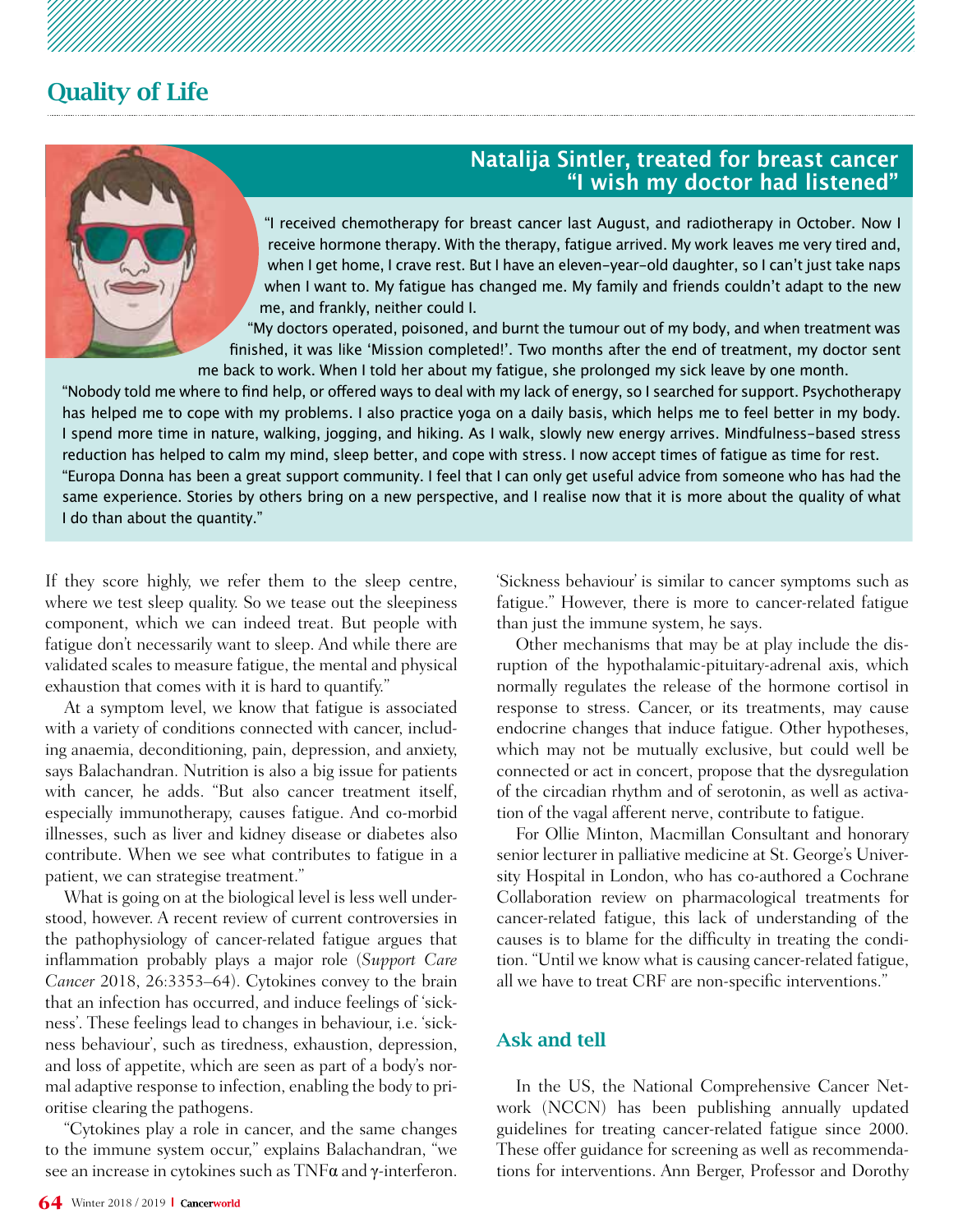Hodges Olson Endowed Chair in Nursing at the University of Nebraska, Omaha, leads the panel tasked with the annual updates. For her, the NCCN guidelines are a step in the right direction: "Interventions for cancer-related fatigue have been tested for the past 25 years. We have come a long way since then, but there is still a long way to go. Our goal in treating CRF according to evidence-based guidelines is of course to help patients have a good quality of life. If a patient suffers from severe fatigue, we may be able to bring it to a moderate level, so that they continue cancer treatment and enjoy life."

The crucial first step is identifying when fatigue is a problem, says Berger. "Patients need to report fatigue, but they need to know that fatigue is not just 'something that comes with cancer and treatment', which they have to accept. And nurses need to ask about, and need to record, fatigue levels. Patients bring up pain, we want people to bring up fatigue as well."

When a cancer patient reports fatigue at a moderate to severe level, the NCCN guidelines, which are also used in the UK, strongly recommend physical activity as intervention – once other contributing factors like pain, anaemia, or nutrition are ruled out or treated. This is a departure from previous practice, says Berger: "Oncology nurses used to teach cancer patients to rest and not assume their daily activities. Now, guidelines recommend that cancer patients on treatment stay as active as they were before treatment."

For patients both on active treatment and post-treatment, recommendations are to take 150 minutes of moderateintensity exercise, broken into chunks, such as walking for 30 minutes on five days a week. "This is the most general intervention that seems to work for all patients in alleviating cancer-related fatigue," says Berger. A Cochrane Systematic Review, published in 2012, supports that assertion, concluding that aerobic exercise is beneficial for people with cancer-related fatigue.

### Reality check

How realistic is the expectation that patients on cancer treatment comply with such a recommendation? JiaHui Gan, senior physiotherapist at Milford Hospital, under the Royal Surrey County Hospital, says that even in-patients can reach such a level of activity: "Moderate-intensity exercise means that the person should feel that completing the exercise or activity is 'somewhat hard to hard', but not 'too hard'.

"In a healthy person, or after treatment, that would mean fast walking, cycling or swimming. In an in-patient or outpatient setting, we assess the complexity of CRF and how much effort a patient needs to put in to reach the recommended 'feeling'. And this could be as basic as engaging in activities of daily living, like getting up from bed, walking around the room or the ward, or to the hospital restaurant, if a patient has severe fatigue and is deconditioned. If a patient does this daily, they can easily achieve the recommended exercise protocol of 150 minutes a week."

# "Nurses need to ask about and record fatigue levels. Patients bring up pain, we want people to bring up fatigue as well"

Replacing that half-hour walk with a pill is not yet possible. While several pharmacological options for treating fatigue have been trialled, none have given oncologists a 'cure-forall'. Pharmacological interventions may help in some cases, says Minton: "Ritalin, for example, may be given to patients with advanced cancers. But on the small evidence base for it, I'm not confident to prescribe it routinely. We do not have any drugs that we can routinely recommend."

### **Mateja Veber, treated for breast cancer "Talking helps"**

"After working for four hours, I go to sleep immediately and stay at home in the afternoon. I cannot play with my two daughters anymore, I cannot work. My life is not the same as before. "Fatigue is a big problem for me. My legs hurt, my muscles and bones hurt. But my oncologist and personal doctor help me, and I receive psychological help.

"Talking with them and meditation help me.

"I would recommend to other patients who suffer from fatigue to talk a lot, especially to friends who have the same cancer."

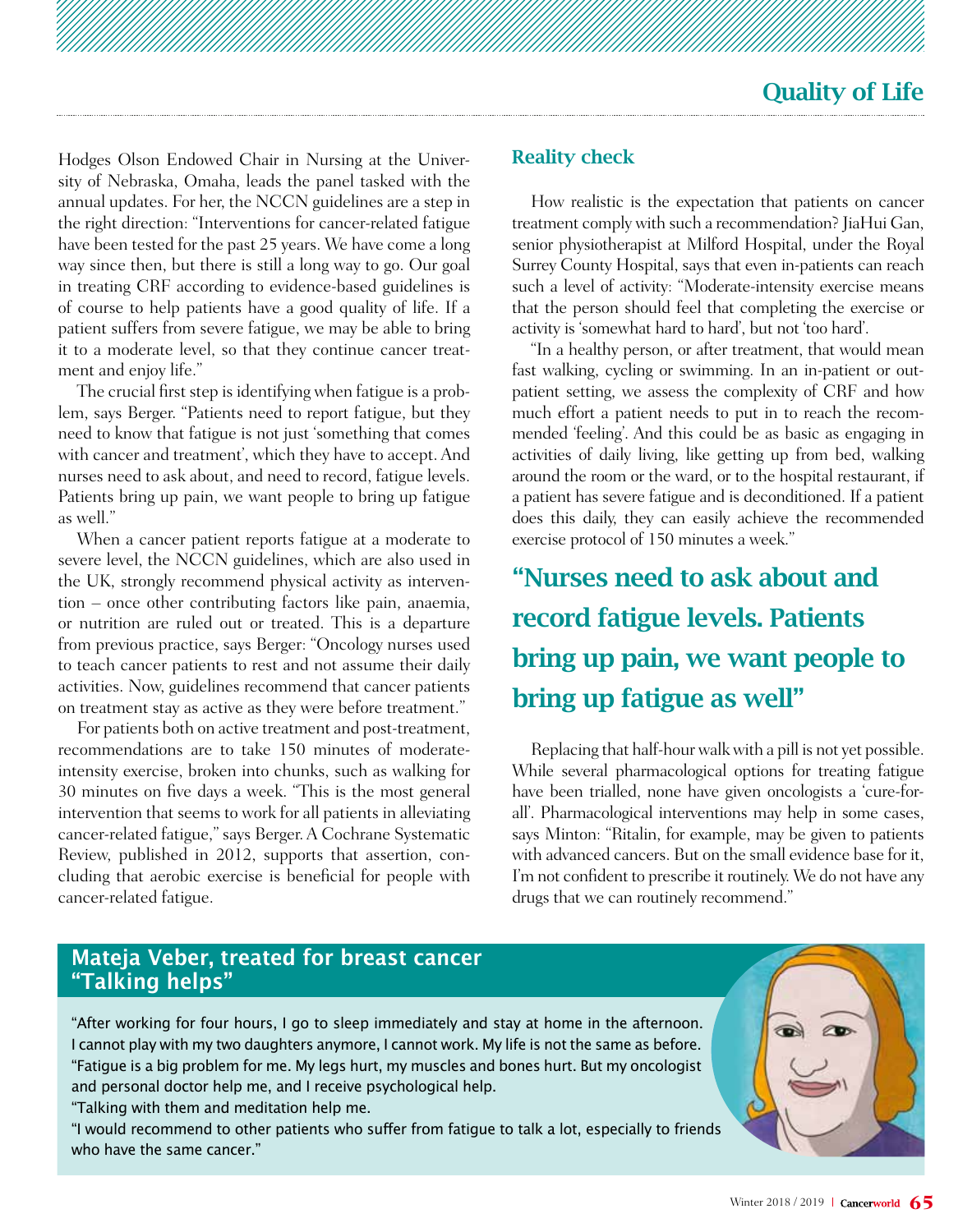

### **Sally Jenkins, living with neuroendocrine cancer "Fatigue is both physical and psychological"**

"The effects of fatigue are quite profound. Previously, when I was tired, I'd just grit my teeth, keep on going, and get rest once it was possible. But if I take this approach with cancerrelated fatigue, I feel very ill and have to stay in bed for two days to recover. I cannot be spontaneous anymore, I have to plan when and what I'll do. But if the tumours say 'no, you are too tired', I have to ditch my plans. The physical fatigue controls you.

"Fatigue rules my life. Having a long-term condition that will never be cured leaves us NET [neuroendocrine tumours] patients not only with the physical effects from therapy and the tumour burden, but also with a psychological fatigue. Psychological support is necessary to be able to accept

the situation and maximise quality of life – to enjoy the good things and not regret what had to be given up. "We now have a specialised NET service in south Wales, which is absolutely wonderful. I feel very well cared for. But before, without a dedicated service, fatigue was not a priority. When I mentioned it, I met an attitude of 'oh well, it's just part of the condition'. As a NET patient, you don't look ill, so people might think that you are simply lazy, and this attitude extended to some healthcare providers.

"I know now how to manage my physical and psychological fatigue. I've found yoga extremely useful as it allows me to work within my limits. And my yoga teacher is very understanding when I fall asleep in class – they put a blanket over me, I snooze for ten minutes, and then continue with the exercises. I couldn't do that in an aerobics class! Personally, I recommend recognising your own limits, then accepting and working within them. This approach allows me to maintain a reasonable quality of life, but it is not the same quality of life as before the diagnosis."

The evidence for complementary medicine is also thin: "Vitamins and ginseng have been tested, but trials haven't shown anything. Ginseng for CRF was tested in small trials that were not terribly effective. It may be that there is an active ingredient in ginseng, but not knowing what risks all sorts of interactions." Nevertheless, Minton argues that eventually, drugs could complement the toolkit for treating fatigue: "Ideally, we would like to give fatigued patients something that makes them feel better and more active. Then we would encourage them to exercise."

### Empowering patients to manage fatigue

Balancing exercise with rest is important for fatigued patients especially on days when fatigue is strong, emphasises Gan. She also recommends alternative ways of increasing activity levels, including yoga, tai-chi, and meditation, so long as the patient enjoys doing them – as many do (see for instance the testimonies of Natalija Sintler and Sally Jenkins). "Yoga and mindfulness-based stress reduction are evidence-based interventions for CRF patients on active treatment and post treatment," Berger agrees. "Mindfulness can calm the emotional status and distress, while psychosocial interventions such as cognitive behavioural therapy and psycho-education are also good for treating fatigue."

These approaches are helping Sintler: "I practice yoga on a daily basis, which helps me to feel better in my body. I spend more time in nature, walking, jogging, and hiking. As I walk, slowly new energy arrives. Mindfulness-based stress reduction has helped to calm my mind, sleep better, and cope with stress. I now accept times of fatigue as time for rest."

Zuzana Ondrusova, a psychologist practising in Slovakia, seeks to help patients find their own coping strategies. "First, patients need to know what is going on with their fatigue, and why there is no easy way to help them with a pill. Then I try to lead my patients to find where to put this condition in their lives. But they have to find themselves what fits them. I hear from some patients that they need to be more careful, that they need slightly more time for doing things. Dealing with fatigue is also about priorities, taking yourself seriously and fulfilling the needs of your own body and mind."

While cognitive therapy and behavioural therapy have proven benefits for patients with cancer-related fatigue, and are recommended by the NCCN, the need for therapy often exceeds the availability of qualified therapists.

Clinical psychologist Bram Kuiper turned to digital technology to address this gap. The former head of the Centre for Psycho-Oncology at the Helen Dowling Institute, in the Netherlands, founded a social enterprise 'Tired of Cancer', which developed the 'Untire' app to scale up cognitive behavioural therapy and mindfulness-based cognitive therapy.